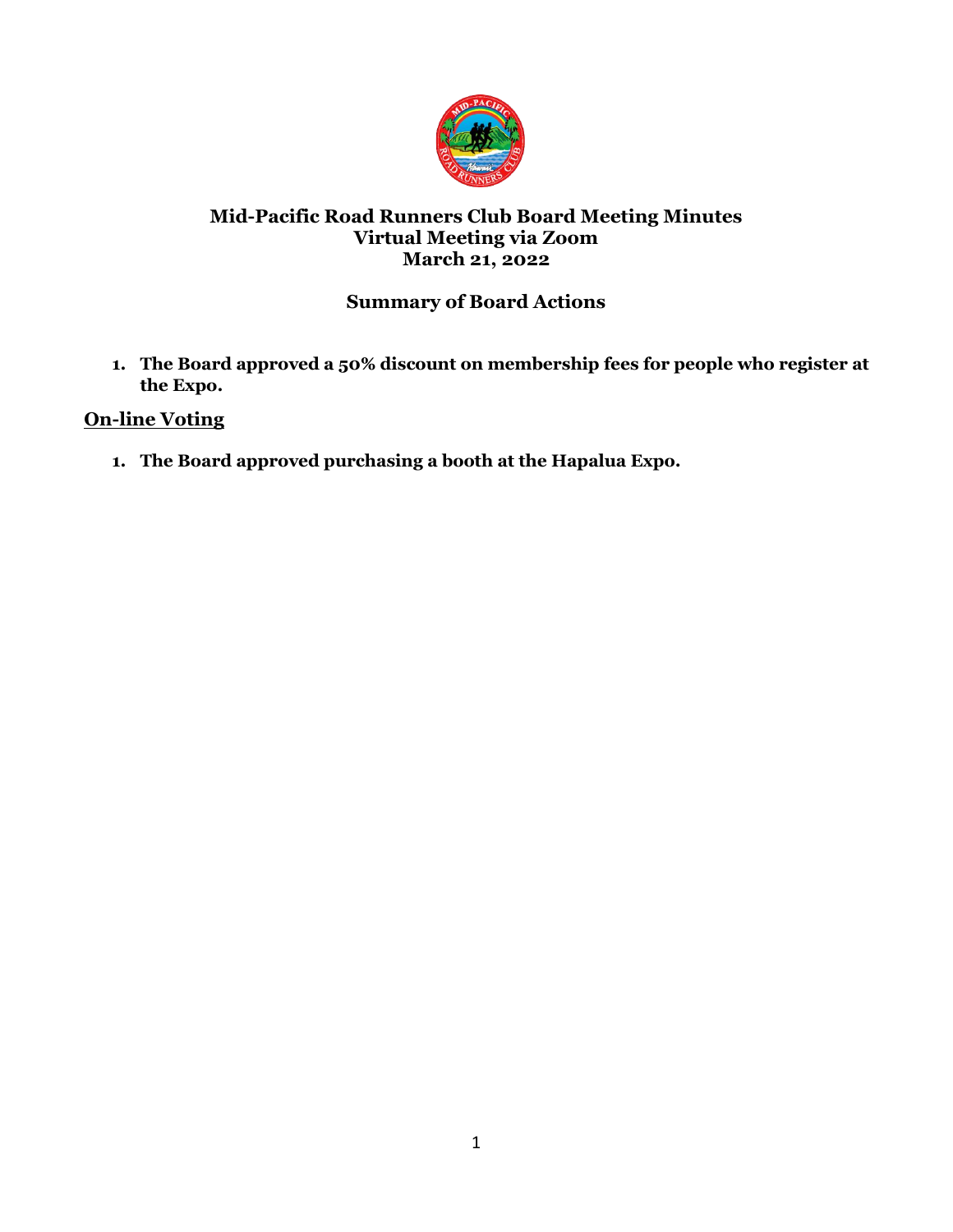#### **Mid-Pacific Road Runners Board Meeting Minutes Virtual Meeting via Zoom March 21, 2022**

Call to Order by President Ron Alford at 6:34 p.m.

Board members present: Connie Comiso, Judith Inazu, Ron Alford, Sam Aucoin, Kanealii Ng-Osorio, Pete Boksanski, Christopher Salas, Joy Schoenecker Board members absent: Nicholas Pugliese Guests present: Chris Mewhort, Paula Carroll

- I. Approval of Minutes of February 21, 2022 Board Meeting (Virtual via Zoom)
	- The minutes were approved.
- II. Financial Report Chris Mewhort
	- The Club has begun to lose money on races but the reason(s) are not perfectly clear at this time. Shirt costs are going up. Sam suggested ordering "generic", un-dated medals whenever possible so they can be used for several races.
- III. Membership Report Paula Carroll
	- Membership increased by 7 this month (from 456 to 463).

#### IV. Races and Events

- A. Race Operations
	- Kailua 10 miler and 5K (Frank Floyd, race director)
		- o There were 211 entrants (118 in 10 miler, 81 in 5K, and 3 stroller), plus 9 virtual entrants.
	- Windward Half marathon and 5K (Frank and Ron, race directors)
		- o Very similar set up as the Kailua 10-miler.
		- o Packet pick-up will be on Saturday from 10-1 at Orange Theory.
	- Mother's Day 10K (Frank Floyd, race director)
		- o Is open for registration.
	- Police Services
		- o How to verify the actual number of hours each officer is providing.

#### V. Old Business

- A. MPRRC 60<sup>th</sup> Anniversary Commemoration
	- 2022 is the Club's  $60<sup>th</sup>$  anniversary.
	- Commemorative plans will be limited to an all-members banquet and a  $60<sup>th</sup>$  anniversary shirt.
	- The Annual Meeting Via Zoom can now be combined with the banquet, due to changing restrictions on COVID. Hence, there will be no meeting over Zoom on April 2. Connie will check on banquet dates in April, May, or June.
- B. Training Run Agreement Ron
- Pending.
- C. Unsubscribed on RSU- Ron
	- Ron sent a message to those who opted not to receive any further emails from RunSignUp, clarifying that they may not receive critical pre-race information. A number of them responded and revised their status.
- D. Website Update Kane Ng-Osorio
	- Kane is receiving Wordpress training on Wednesday nights.

#### VI. New Business

- A. Turkey Trot- Ron
- The Honolulu Marathon Clinic may be interested in co-sponsoring this race with us again.